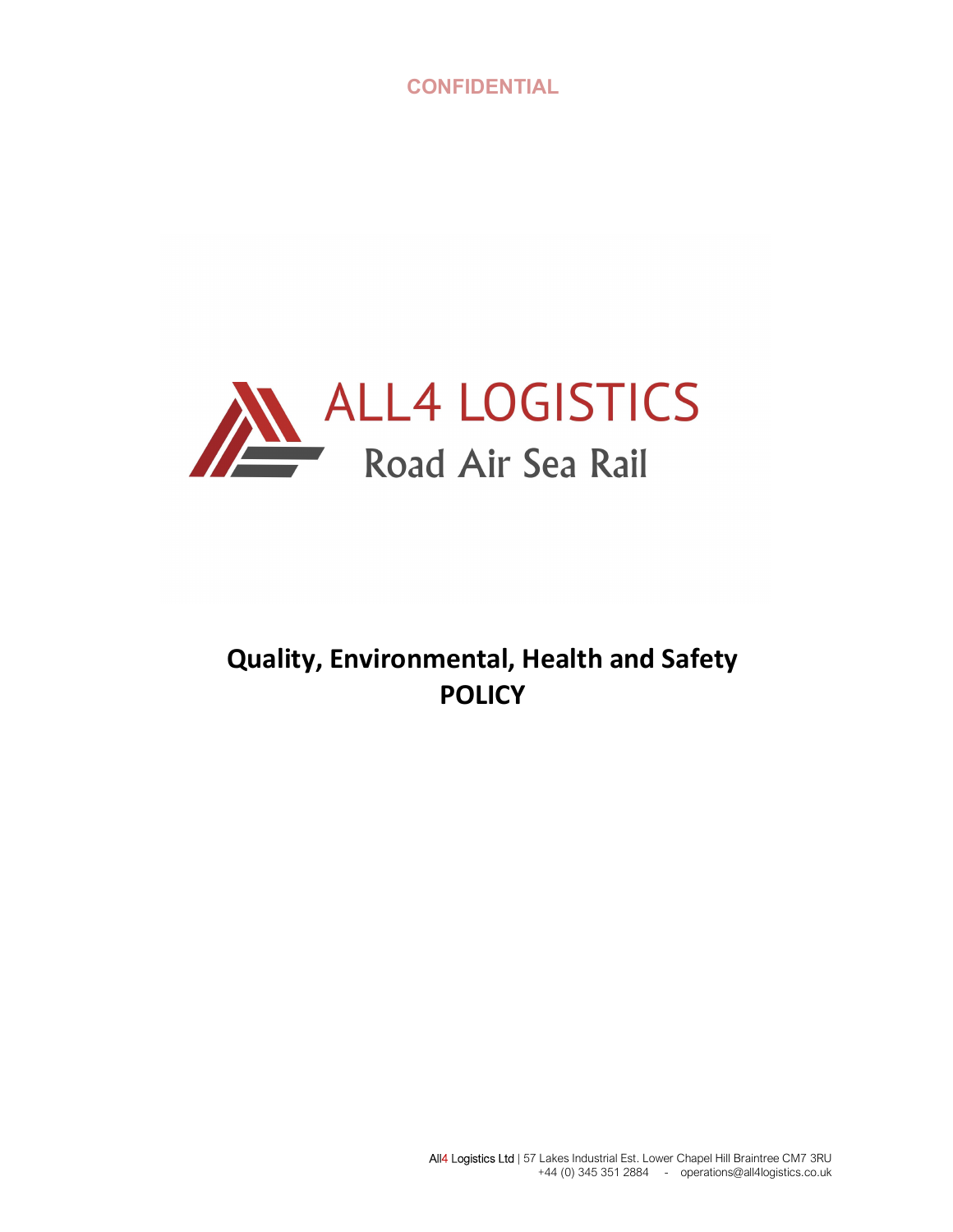| Title:                                          | <b>Quality, Environmental, Health and Safety Policy</b> |            |            |  |                                    |            |  |  |
|-------------------------------------------------|---------------------------------------------------------|------------|------------|--|------------------------------------|------------|--|--|
| Issue date:                                     |                                                         |            | 10/02/2021 |  | <b>Review date:</b>                | 10/02/2022 |  |  |
| <b>Version:</b>                                 | v1.0                                                    | Issued by: |            |  | Caroline Millea Downing - Director |            |  |  |
| ALL 4 LOGISTICS LTD. - Entire company<br>Scope: |                                                         |            |            |  |                                    |            |  |  |

| <b>Associated</b>   | <b>EHS Guidelines</b>                    |  |
|---------------------|------------------------------------------|--|
| documentation:      | <b>Policy Summary for Subcontractors</b> |  |
| <b>Appendices:</b>  | n/a                                      |  |
| <b>Approved by:</b> | Caroline Millea Downing - Director       |  |
|                     |                                          |  |

| <b>Review and</b><br>consultation<br>process: | Regular review on date above by Caroline Millea Downing           |
|-----------------------------------------------|-------------------------------------------------------------------|
| <b>Responsibility for</b>                     | Day to day responsibility for implementation is Caroline Millea   |
| <b>Implementation &amp;</b>                   | Downing                                                           |
| <b>Training:</b>                              | Day to day responsibility for training is Caroline Millea Downing |

| <b>Revisions:</b> |                            |                       |
|-------------------|----------------------------|-----------------------|
| Date:             | <b>Author:</b>             | <b>Description:</b>   |
| 10.02.2021        | Caroline Millea<br>Downing | v1.0 Initial document |
|                   |                            |                       |
|                   |                            |                       |
|                   |                            |                       |

| <b>Distribution</b><br>Digital copy on Google Drive. Paper copy stored in Head office. |  |  |  |  |  |  |
|----------------------------------------------------------------------------------------|--|--|--|--|--|--|
|                                                                                        |  |  |  |  |  |  |
|                                                                                        |  |  |  |  |  |  |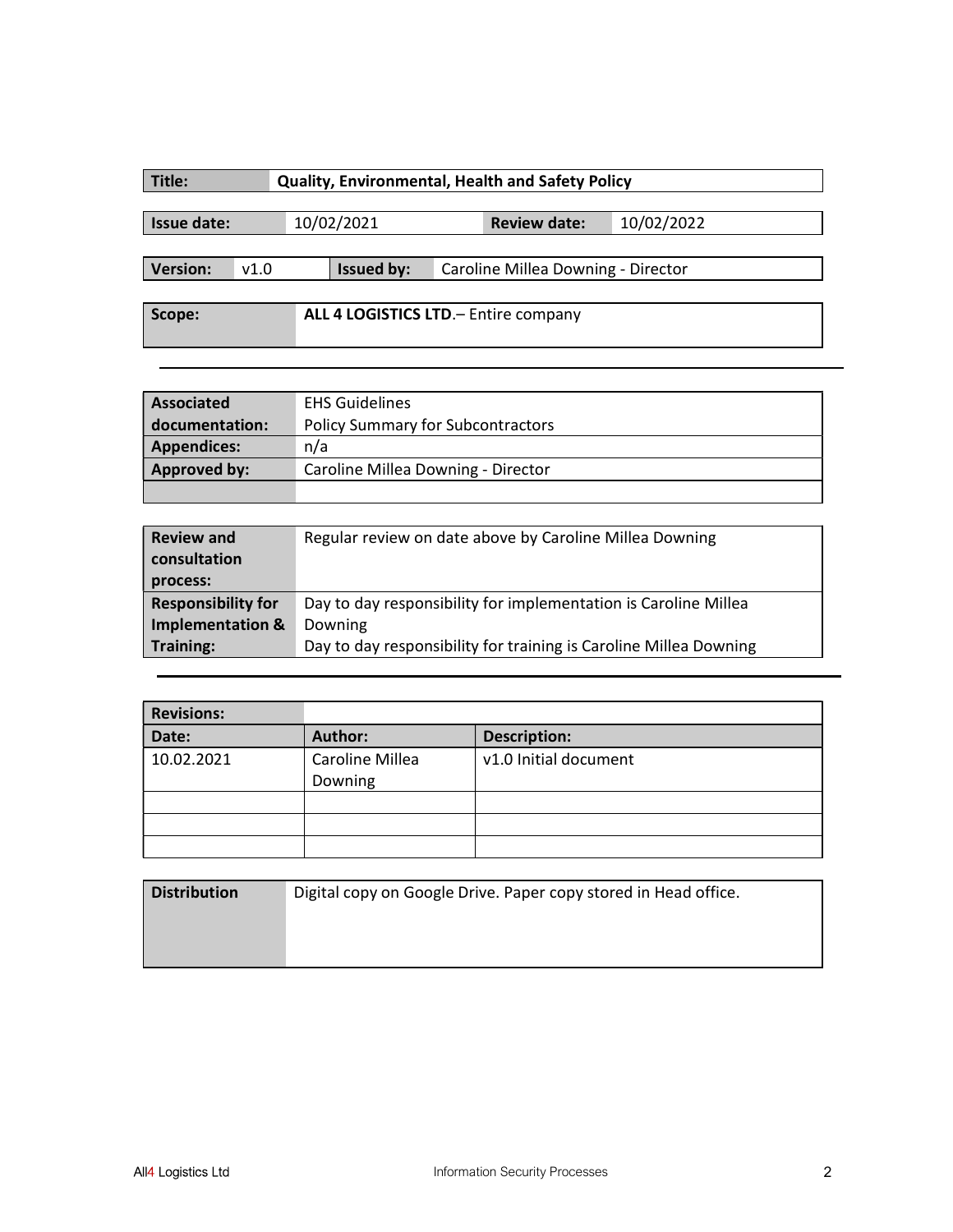# Quality, Environmental, Health and Safety Policy

# Table of Contents

- 1. Overview
- 2. Applies to
- 3. Purpose of the Guideline
- 4. Guideline Statement
- 5. User Responsibilities and Procedures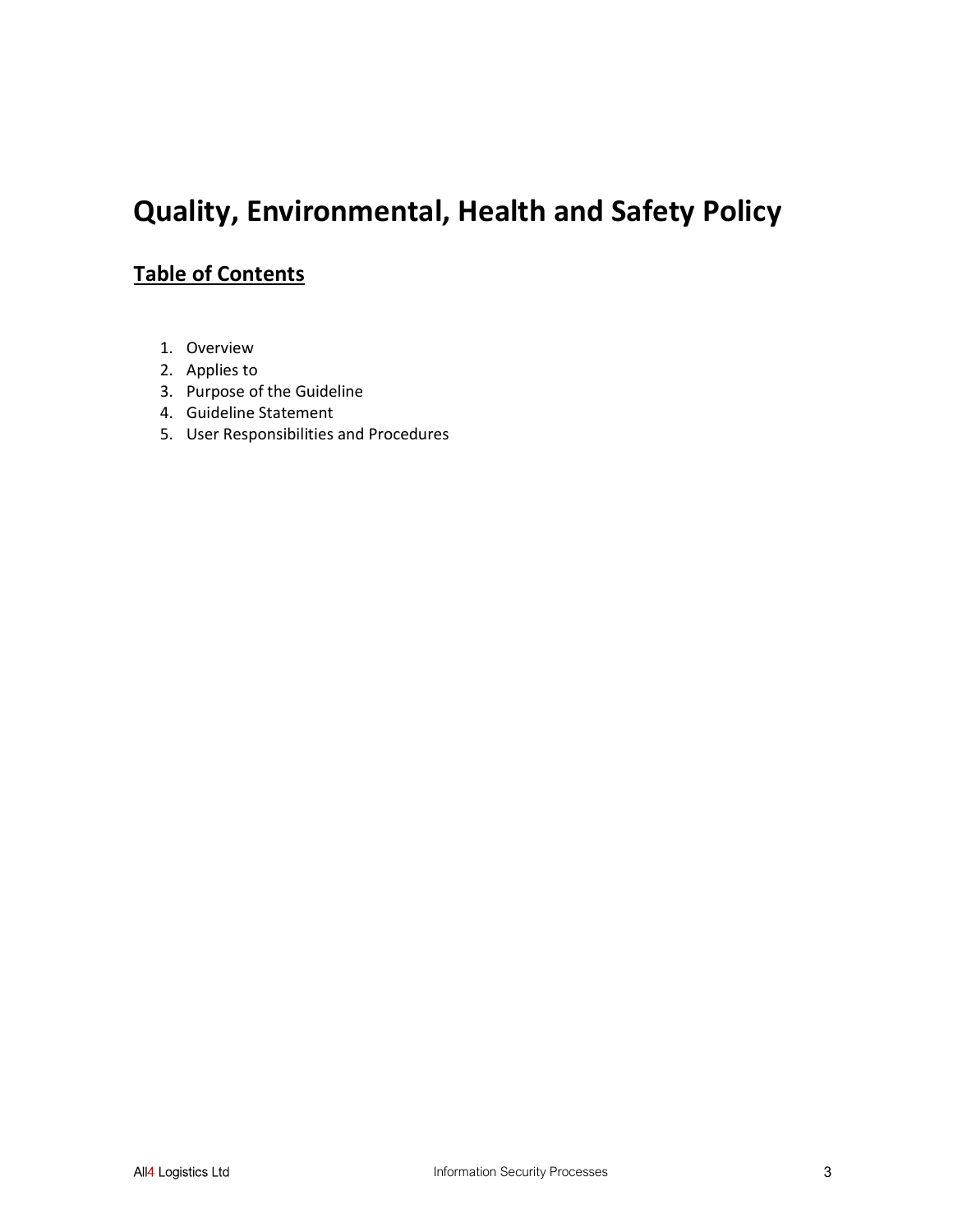# Quality, Environmental, Health and Safety Policy

## Introduction

This policy statement provides a framework for managing all quality, occupational health, safety and environmental issues facing All 4 Logistics.

 At All 4 Logistics we are committed to achieving the highest level of performance, we will plan our works to achieve our clients' quality expectations and maintain that an excellent health, safety and environment record makes good business sense.

Providing a professional service and quality products without compromising the health and safety of the public, our staff, subcontractors, and the protection of the environment, is integral to the company and will remain the prime responsibility of management at every level.

All 4 Logistics aims to continually improve its performance in order to at least comply with changing business and regulatory needs and will always ensure that our policies and management systems will be reviewed every year, or at such a time as changes in legislation come into force, to ensure that they reflect any changes.

#### 1. HEALTH & SAFETY POLICY

#### Policy Statement

All4 Logistics Ltd recognises and accepts its legal responsibilities as an employer under the Health and Safety at Work Act 1974 and associated legislation and Codes of Practice and:

- Undertakes to comply with all statutory health Legal and other and safety requirements.
- Gives its full commitment to do everything, so far as is reasonably practicable, to protect the safety, health, and welfare of all its employees and any other persons (visitors, subcontractors, client, public) whose health and safety may be affected by the Company's business activities.
- Acknowledges that people are a vital resource and that the promotion of health and safety is a mutual objective for the Company and its employees at all levels; therefore, adequate financial, technological, human, and other resources will be made available to ensure the effective communication and implementation of this policy.
	- The safety of the staff, team members and subcontractors is a top priority of the company. As such, the company is committed to ensuring an environment and culture of safety. Through the development, implementation, and training of health and safety programs that align to our mission and values. The company will accomplish this by:
		- o Establishing and following industry standards relating to environmental protection and personal safety. The objective will be to reduce the risk of injury or illness to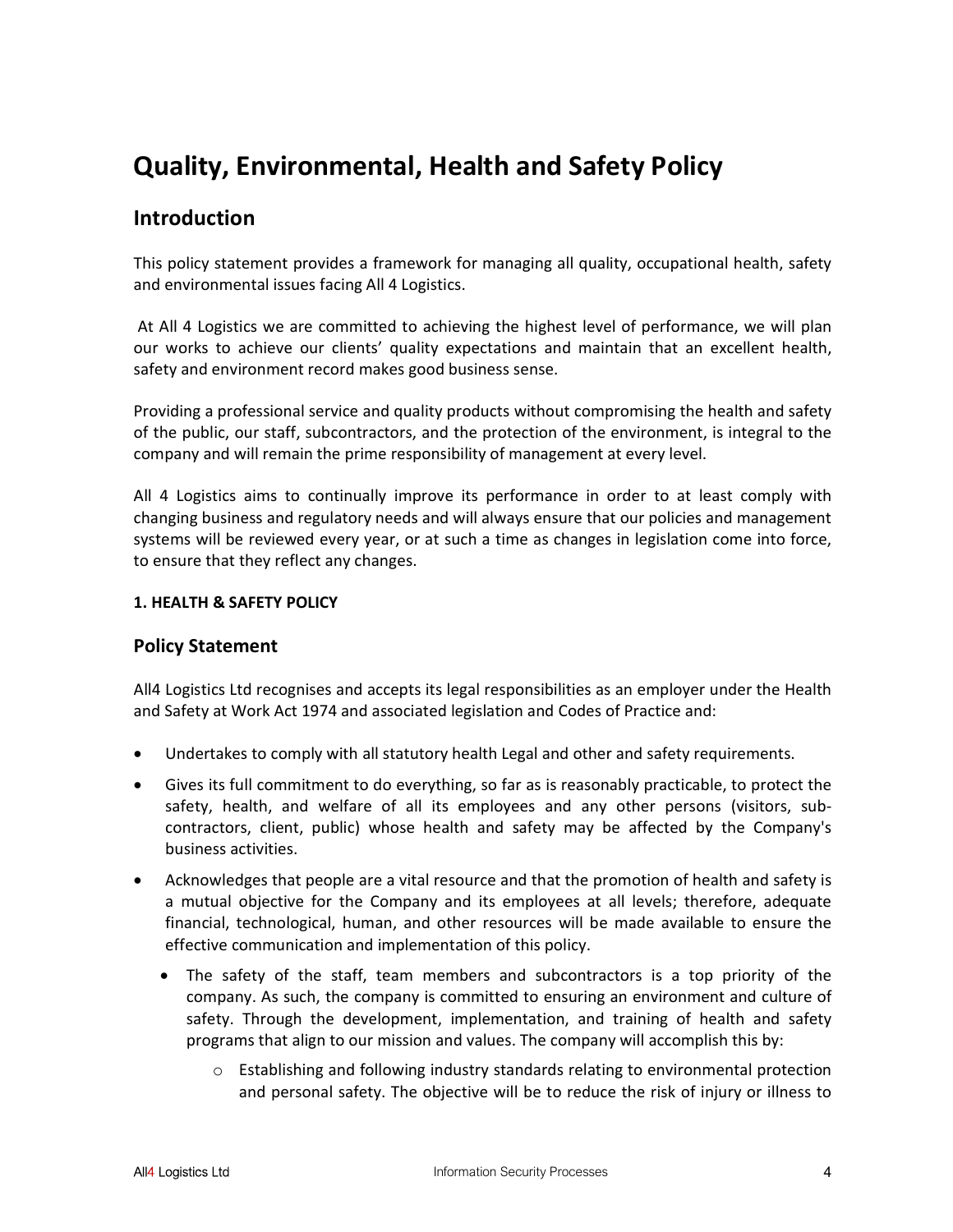people, prevent property damage at all locations where operations and/or activities occur, and ensure continuity of operations.

- o Achieving and maintaining compliance with national, international, and local environmental health and safety laws and regulations.
- o Identifying and correcting health and safety hazards and encouraging staff, and subcontractors to develop programs to identify, to report and to correct potential hazards.
- $\circ$  Participating in the development of proactive, sound environmental health and effective safety guidelines and policies.
- $\circ$  Conducting activities in a manner that is protective of the environment, inform the staff and subcontractors on topics regarding environmental impact and employ hazardous waste minimization best management practices for company operations.
- o Measuring and continuously improving our environmental health and safety performance.
- $\circ$  Providing information to staff and subcontractors about health and safety hazards, including a summary of our company's Policies for their review and acknowledgement.

## Strategic Aims

The following key objectives will be achieved by several focussed and continuous efforts (detailed within the policy) which the business will commit to and individuals will take ownership and responsibility for delivering.

- 1) To prevent accidents and cases of work-related ill health and provide adequate control of health and safety risks arising from work activities.
- 2) To encourage, maintain and develop a positive Health & Safety culture within the business and mind-set within employees.

3) To comply and surpass industry requirements, our QMS addresses and supports our strategies for delivering UK transport and global logistic coverage, in house vehicles, warehousing and freight forwarding services

## Definition of Responsibility and Authority

The creation of a safe workplace and a culture of safety requires attention and responsibility at every level of the company, including all staff and subcontractors. Core responsibilities include, but are not limited to:

#### **Directors**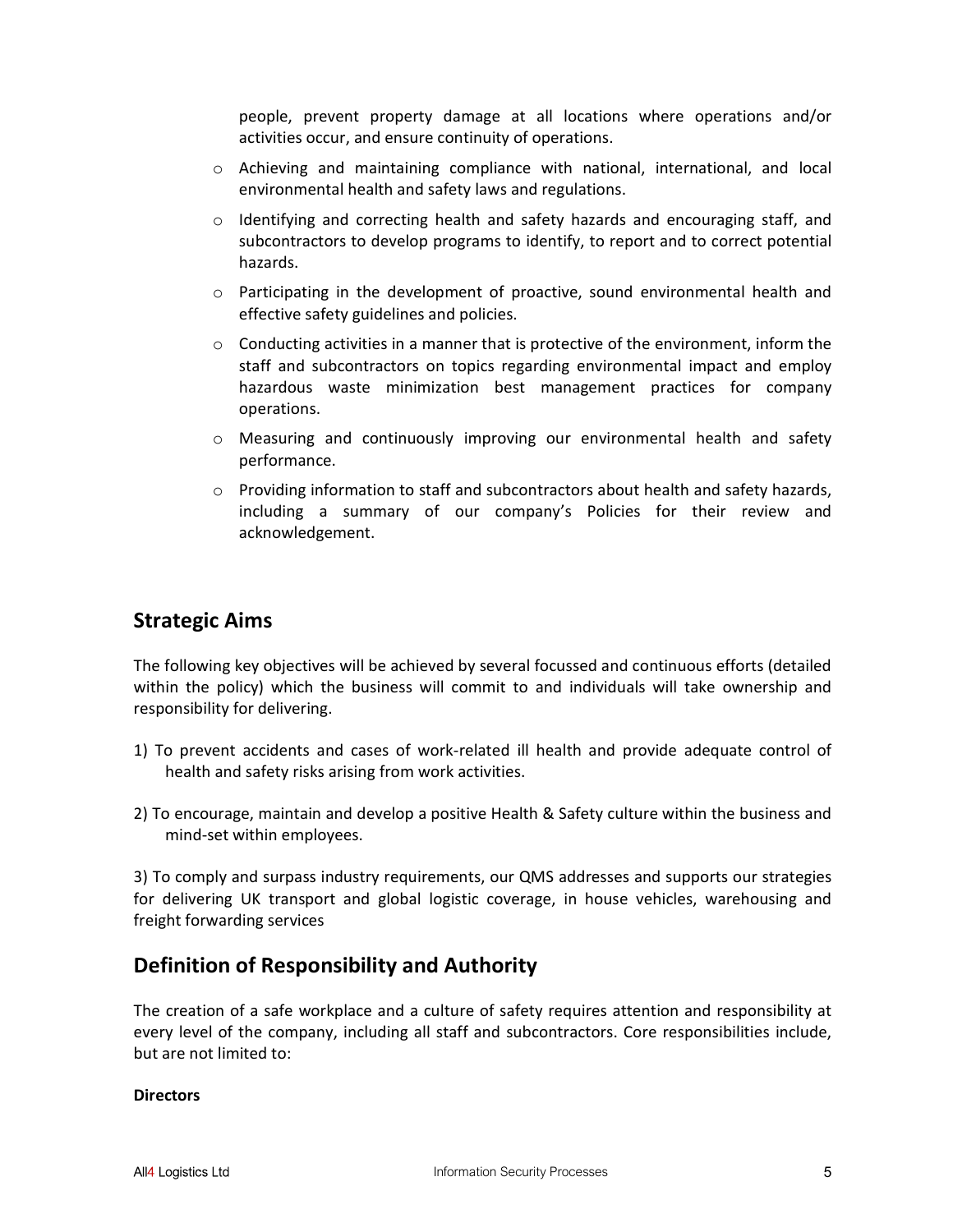- Have the ultimate authority for All 4 Logistics' compliance with environmental health and safety standards and policies at all facilities under the company's control.
- Authorize EH&S Policy and Guidelines and are responsible for the coordination of the company's environmental health and safety programs, and to monitor the company's compliance with standards and policies.
- Communicate the importance of safety and expectations to the staff and subcontractors to establish and maintain a strong safety program that continually improves and protects all team members, guests and clients.
- Allocate necessary resources for implementation of the company's safety policy, programs and training.
- Support safety trainings, inspection programs, and emergency drills within the company locations.
- Ensures that effective systems are established to identify and address company safety concerns.
- Communicate the risks and safety expectations to the staff and subcontractors and support a strong culture of safety.
- Ensure that all departments, administrative units, home workers and subcontractor are implementing all required EH&S programs, inspections, and trainings.

## Principal Investigator/Supervisor:

- Ensure that staff and subcontractors and operations in their areas comply with environmental health and safety laws and regulations.
- Analyse work procedures to identify hazards and ensure measures are implemented to eliminate or control those hazards.
- Ensure workplace hazards and EH&S related policies and procedures are communicated to staff, subcontractors, guest, visitors and clients.
- Ensure safe operating procedures are in place with proper safety equipment and personal protective equipment to perform work safely.
- Conduct periodic hazard analysis of all program activities to identify potential risks or areas in need of additional safety measures, standard operating procedures, or training.
- Ensure that staff and subcontractors are adequately trained and have completed all EH&S and job specific trainings to identify and mitigate potential hazards.
- Encourage prompt reporting of health and safety concerns and any accidents/incidents in the work area.
- Assist staff with safety inspection in their operations and take prompt actions to fix any noted deficiencies.
- Ensure that a proper material (i.e., chemical, biological, radiation, etc.) inventory is maintained and updated annually or whenever significant changes occur.

### Employees, staff, and subcontractors

Read, understand, and follow all safety rules and regulations that apply to their work area.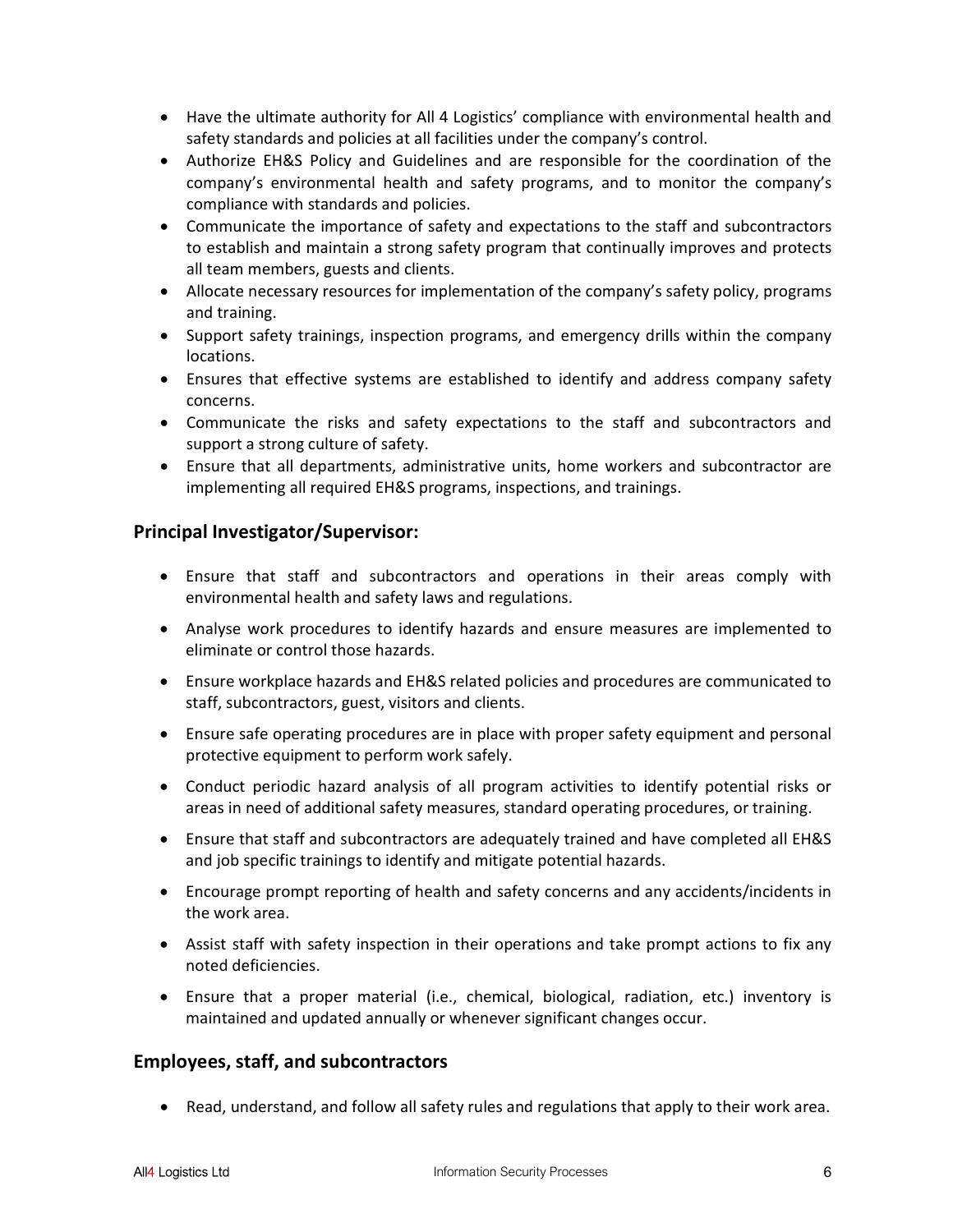- Complete all appropriate safety trainings, provided by the company.
- Conduct each operation in accordance with the work area's specific safety procedures and measures.
- Utilize available and proper engineering and administrative controls, and appropriate personal protective equipment.
- Develop good personal work area safety habits and promote good housekeeping practices in work areas.
- Immediately report all safety incidents or accidents to the supervisor and/or directors.
- Report unsafe practices and hazardous conditions to the work area supervisor.
- Participate in periodic safety inspections of the work area.

## Managing Health & Safety

All4 Logistics Ltd is a leading provider of specialist UK transport and global logistic coverage, in house vehicles, warehousing and freight forwarding services. All4 Logistics is licensed to carry all classes of Hazardous Freight throughout the UK and Europe including Class 7 Radioactive and Class 1 Explosives.

Each job or assignment is carefully considered prior to deploying any staff and any risks/hazards are continually monitored and managed from collection, during transportation and upon delivery.

To reduce risks and ensure that we work safely and comply with applicable statutory, regulatory and other relevant requirements, our activities are managed through a robust control management system that:

- a) Complies with the requirements of ISO9001.
- b) Is maintained by a dedicated Supervisor or Control Manager.

c) Contains all the information, policies, processes, procedures, guidelines, assessments and information requisite to undertake all of our activities safely and effectively.

d) Underpins everything that All4 Logistics Ltd does.

We have established objectives and targets against which, we measure our performance and the commitments made in this policy with the aim of delivering continual improvement to All4 Logistics Ltd, our subcontractors, our customers and persons potentially impacted by our activities.

### ENVIRONMENTAL POLICY / DUTY OF CARE

All4 Logistics Ltd is committed to providing safe, fast and specialist transportation and logistics services and solutions which help its clients to increase efficiency and in turn improve environmental performance.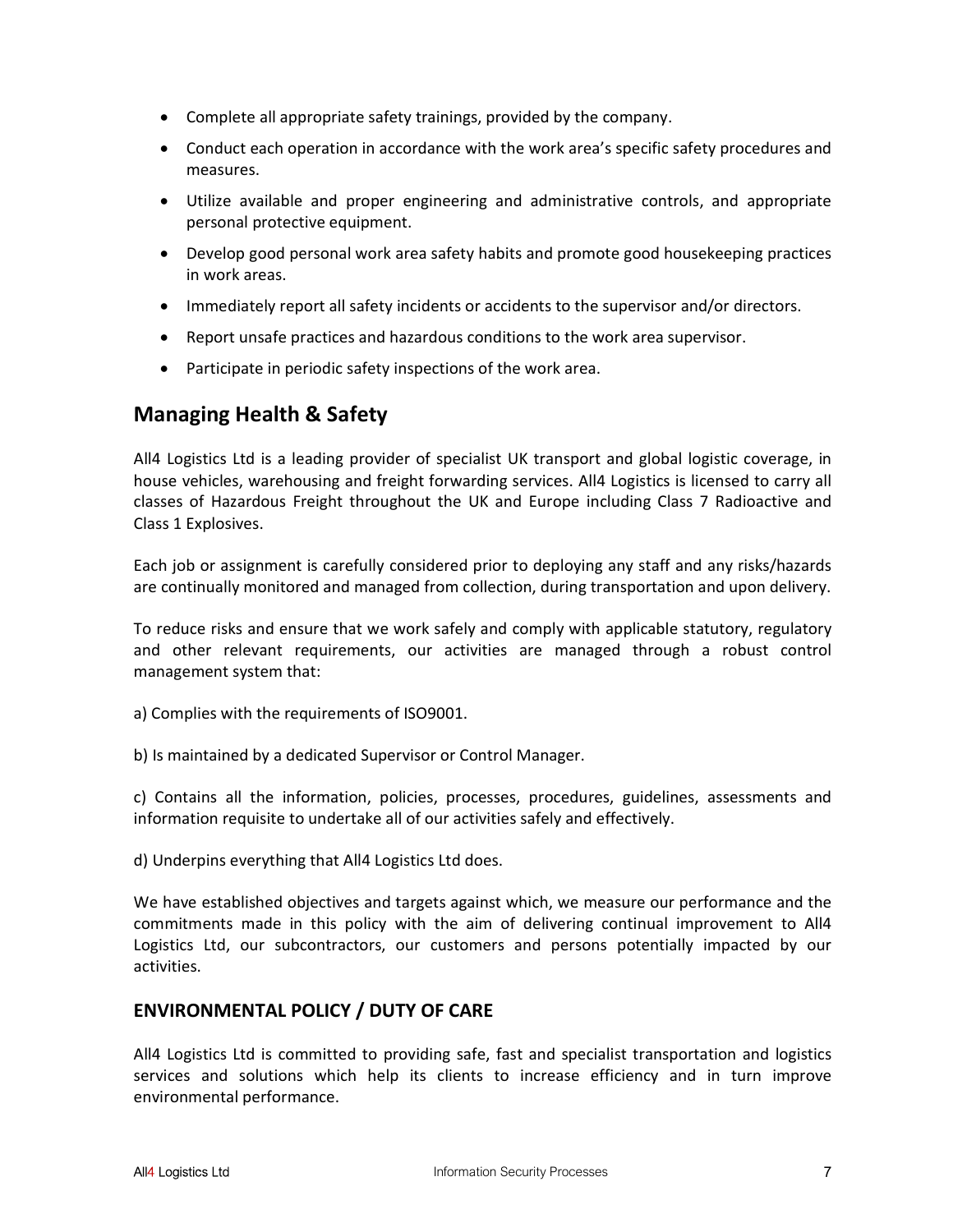All4 Logistics recognises the responsibility it has to minimise the impact its activities have on the environment and is committed to continuous environmental improvement and operating in a sustainable manner. This will be achieved through the implementation of the following objectives:

### 1. Compliance

- Comply with or exceed the requirements of current environmental legislation, codes of practice and client requirements. Where no regulations exist, we shall aim to set our own exacting standards.
- Measure impact on the environment and set objectives and targets for environmental improvement which enable us to continually monitor, review and improve our environmental performance.

### 2. Environmental Impact

- Commitment to preventing pollution first by minimising hazardous materials used, spills, waste generation and by conserving natural resources.
- Minimise waste generated by our activities and re-use or recycle where possible.
- Minimise energy and water consumption in our buildings, vehicles, and operational processes to conserve supplies and minimise our consumption of natural resources.
- Purchase, operate and maintain company vehicles with due regard to environmental issues and minimize environmental impact by, replacing vehicles with more technically advanced and efficient alternatives and encouraging the use of alternative means of transport when advisable.
- Reduce and render harmless, wherever practicable, all emissions to air, land, and water.
- Where possible, purchase products and services that do the least damage to the environment.
- Assess the environmental impact of any new processes, products, or services we intend to introduce in advance and implement any necessary controls to minimise impact.
- Consider and practice sustainability in all our business activities.

#### 3. Communication

- Ensure our employees have sufficient awareness of environmental issues, experience, and training to meet their environmental responsibilities and support/contribute to the achievement of our environmental objectives.
- Encourage the adoption of similar principles by our customers, suppliers, and sub-contractors to support our environmental commitment.
- Communicate this policy to all employees (and to external bodies or the public on request).
- All management and staff within All4 Logistics are committed to achieving continuous environmental improvement through the implementation of this policy, which will be reviewed at least annually and updated, as necessary.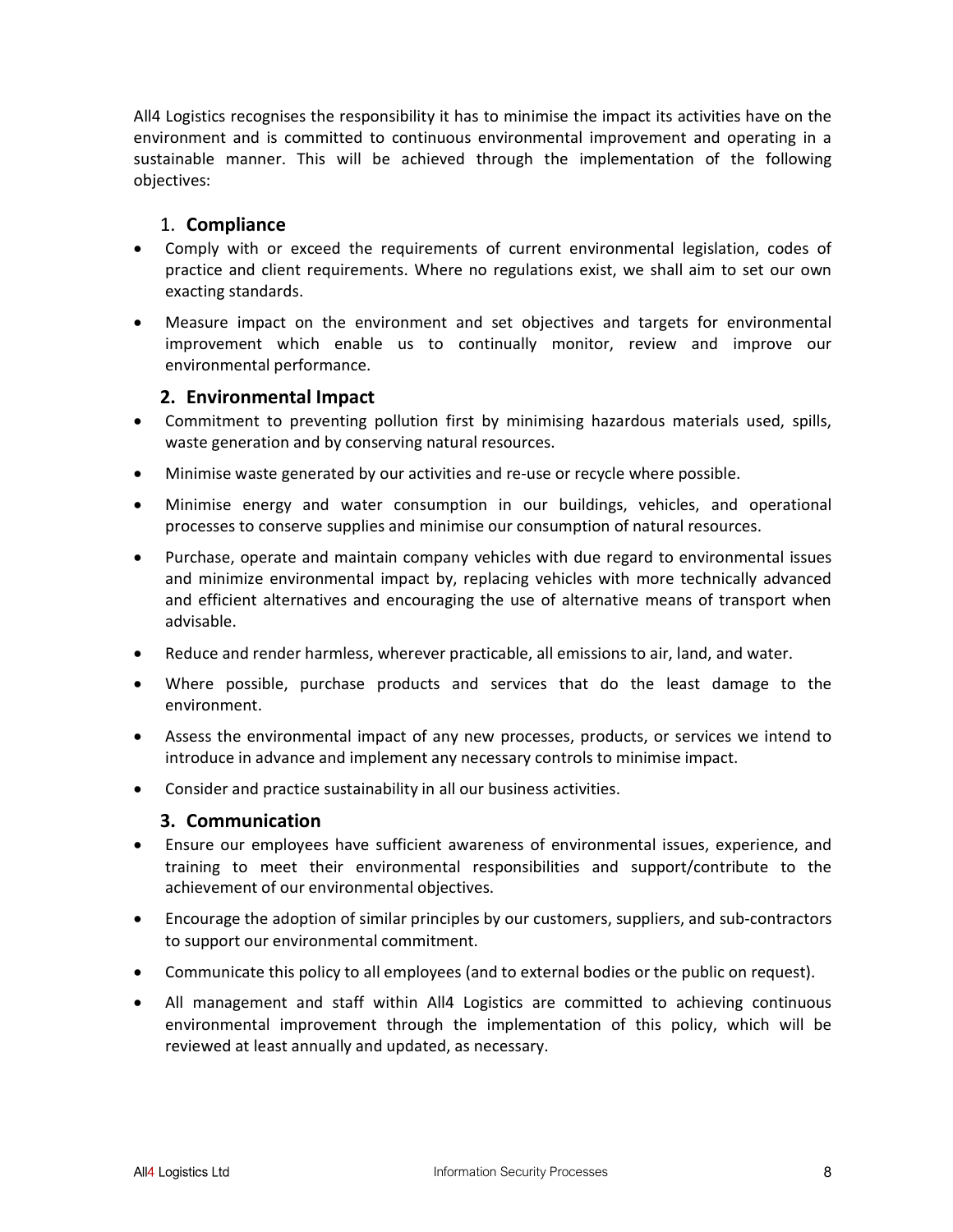## Environmental Health and Safety Authority:

The Directors shall have the authority to audit and recommend appropriate corrective or planning strategies, including the development of safety programs. The Directors can appoint a member of the staff to carry on these audit duties on their behalf. The Directors will consult with external agencies or regulatory bodies as necessary and appropriate, on behalf of the company.

## 1. Corrective Actions Reports and Citations:

The Directors or the EH&S appointed supervisor is authorized to survey and monitor all areas of the company to assess environmental risks, life safety exposures, and training requirements, and to recommend improvements. The Directors or EH&S supervisor will submit written reports identifying hazards and recommending corrective action. In the presence of severe hazards or in the case of non-compliance with local, national or industry regulations or company policies, improvements will be required.

Directors or EH&S appointed supervisor has the authority to issue, following appropriate investigation, noncompliance citations to the appropriate individuals and principal investigator for lack of improvements in response to a formal report or recommendation.

Copies of any formal reports and noncompliance citations associated with unsafe work practices will be provided to the individual, their immediate supervisor, and to other administrators with responsibility for the activity involved. Performance evaluations of all staff members will include the review of noncompliance citations, as they relate to their job duties.

To appeal noncompliance citations:

Staff members are to use the grievance procedure that is outlined in the Employee Handbook.

### 2. Cessation of Hazardous Activities:

The Directors or EH&S appointed supervisor has the authority to immediately suspend or restrict any operation that:

- Presents a serious hazard (real or potential) associated with the health, life, safety, or welfare of company staff, subcontractors or the public.
- Is found to be a violation of standards.
- Is detrimental to the environment.

In the event that a cessation of an activity order is issued, The Directors or EH&S appointed supervisor will immediately communicate the problem(s) and violation(s) to the individual, to his or her direct supervisor, to other administrators with responsibility for the department or centre involved, and the appropriate regulatory agency, when required by law.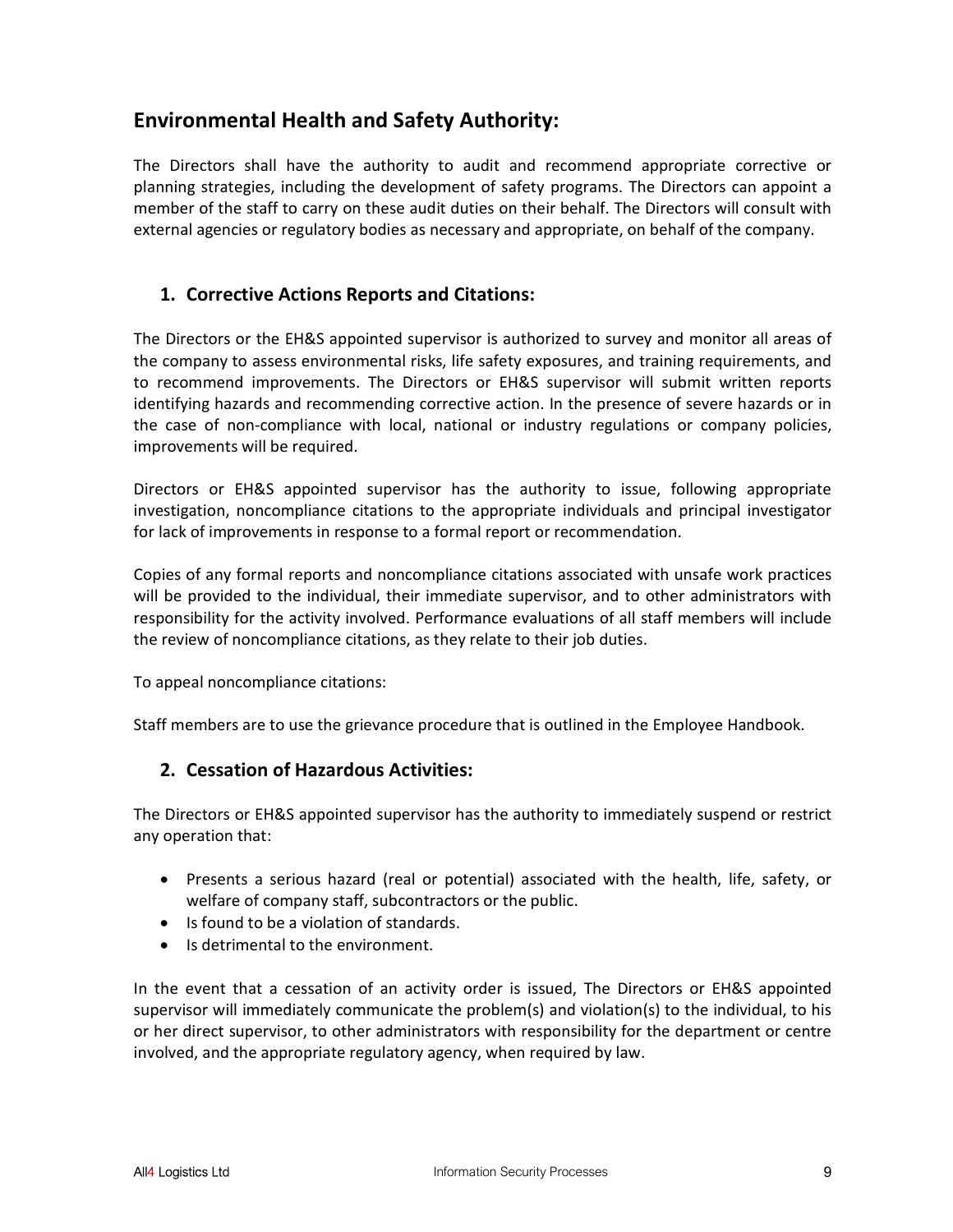The activity may be resumed only with the approval of the Directors or EH&S appointed supervisor, in consultation with the relevant administrators or supervisors as appropriate.

## Business Management System

All4 Logistics strives to operate an effective and efficient Business Management System (BMS) based on the requirements of ISO 9001. The BMS ensures that we comply with all applicable statutory, regulatory, and other relevant requirements and is supported by a full set of processes and procedures for undertaking all of our business activities.

Our Quality system ensures that our services fulfil the needs of the client and that we ensure our staff, suppliers and sub-contractors are competent and adequately resourced; that they understand the need for individual responsibility and that our communications are effective. The BMS defines how we; inspect, audit, correct and review our work.

Our Environmental system ensures that we limit the impact and prevent pollution to land, air and water and nuisance to local communities, by ensuring that any discharges to the environment are eliminated or controlled. It ensures that we make efficient use of natural resources and states how we aim to improve the environmental quality of the locations in which we work.

Our Safety and Health system is intended to help avoid incidents and prevent harm to employees, sub-contractors, employers and persons impacted or affected by our works.

We have established objectives and targets against which, we measure and monitor our BMS performance with the aim of delivering continual improvement to All4 Logistics staff, our clients and their customers.

# Reporting and Procedures

## Accident / Incident Reporting

In the event of an Accident/incidents ensure no-one else gets hurt (including you), call emergency services, if necessary, make the area safe, then call and inform the All4 Logistics Manager for the work ASAP.

Take pictures of the site and surrounding area IF it is SAFE, and APPROPRIATE. Note that PROMPT reporting is vital.

For internal reporting, "INCIDENT" also covers:

- **Pollution**
- Accident to visitor (client)
- Accident to member of public
- Property / Vehicle Damage
- **NEAR MISSES**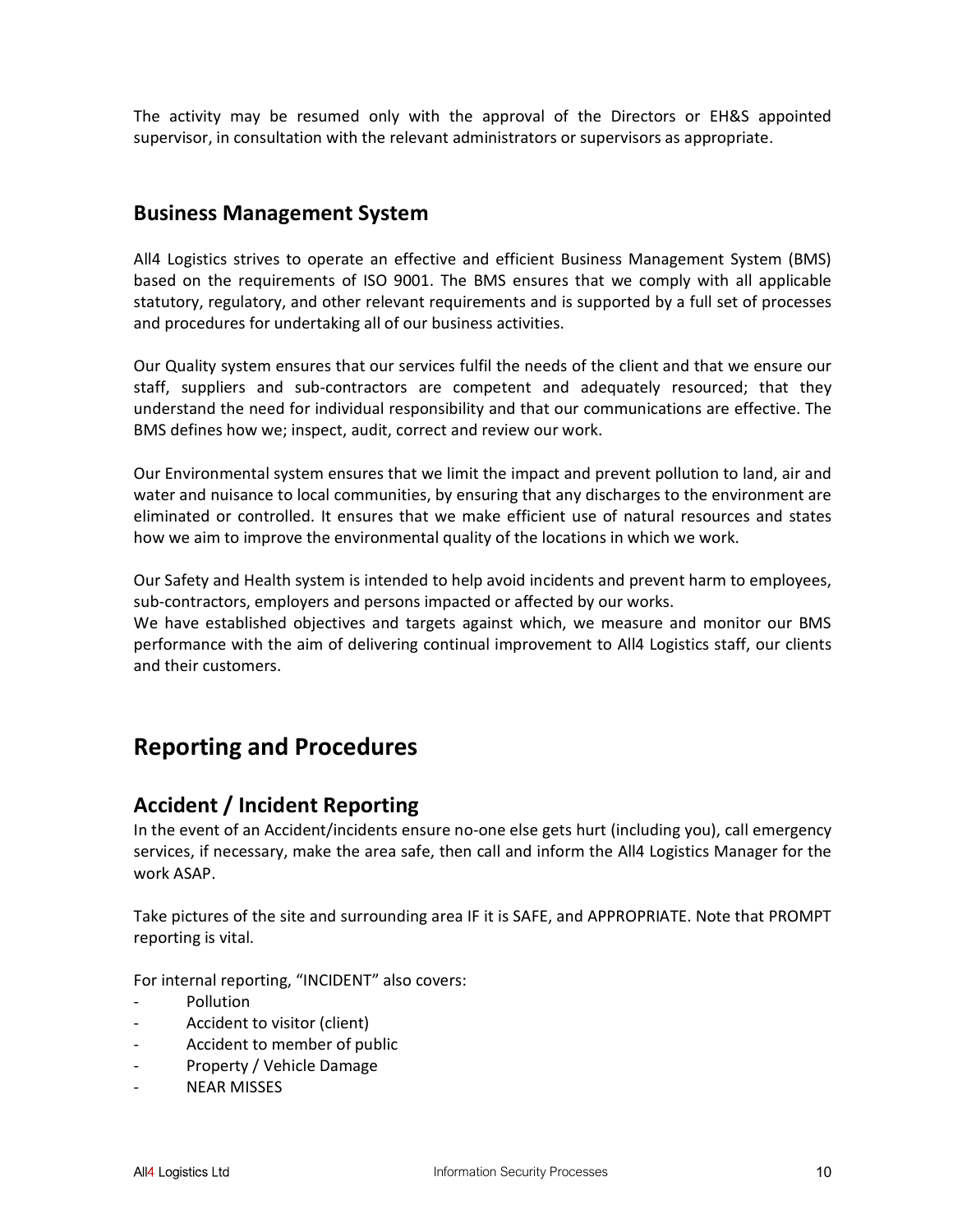## Near Miss Reporting

Near Misses and Hazard Spots are to be reported to the All4 Logistics Job Manager at the time of recognition, to prevent any accidents occurring.

A record of the hazard/ near miss should then be recorded in an All4 Logistics Near Miss File. Any trends or reoccurring incidents which can be monitored to prevent any future accidents should be addressed by All4 Logistics Management and or responsible person.

## PPE Policy

All operatives working for All4 Logistics are required to adhere to the All4 Logistics PPE Policy. The equipment worn on site for All4 Logistics operatives are the minimum requirement however some clients may require additional PPE.

When working on site it is expected that all All4 Logistics operatives and operatives working for All4 Logistics wear full PPE at all times. The minimum requirement consists of; hardhat (when applicable), high visibility waistcoat, work trousers, safety footwear, eye protection (when applicable), Gloves (when applicable) and facemask.

## Training Policy

All4 Logistics' policy holds a minimum requirement of training and competence for those who will be under its employment or undertaking works for the company (subcontractors).

An internal induction will take place which will include briefing on All4 Logistics' document control, safe systems of work, emergency procedures, risk assessments and awareness of the equipment used and its safe use.

Other training require includes First Aid Hazardous Materials Handling and Safety.

## D&A Policy

Employees should not be under the influence of alcohol or drugs, or test positive for either at work, or bring or consume alcoholic drinks or drugs whilst at work or on All4 Logistics work sites, unless preauthorised by managers for a permitted event. Any breach of this rule will result in disciplinary action and may result in dismissal.

All employees must inform the All4 Logistics Management if they need to take any medication, which may cause drowsiness, impair reflexes or reaction times.

## Driving Policy (MORR)

Employees driving on behalf of All4 Logistics must be vetted to ensure they are properly licenced, competent, suitably trained, and medically fit to do so, including an initial eyesight check and subsequently six monthly thereafter.

Those required to drive a HGV at work must undergo an induction involving an initial driving assessment from an internal RoSPA qualified assessor which should identify any remedial actions necessary plus the frequency of future assessments, if any. All HGV drivers will be trained and signed off as 'competent operators' of any jetting vehicle they are required to operate.

Newly qualified drivers (less than two years), depending on the result of their initial assessment may result in the driver being limited to the size of vehicle to be driven for the first six months (small car derived van, not large 3.5 tonne van), authorization to drive a larger vehicle is dependent on passing a further internal assessment.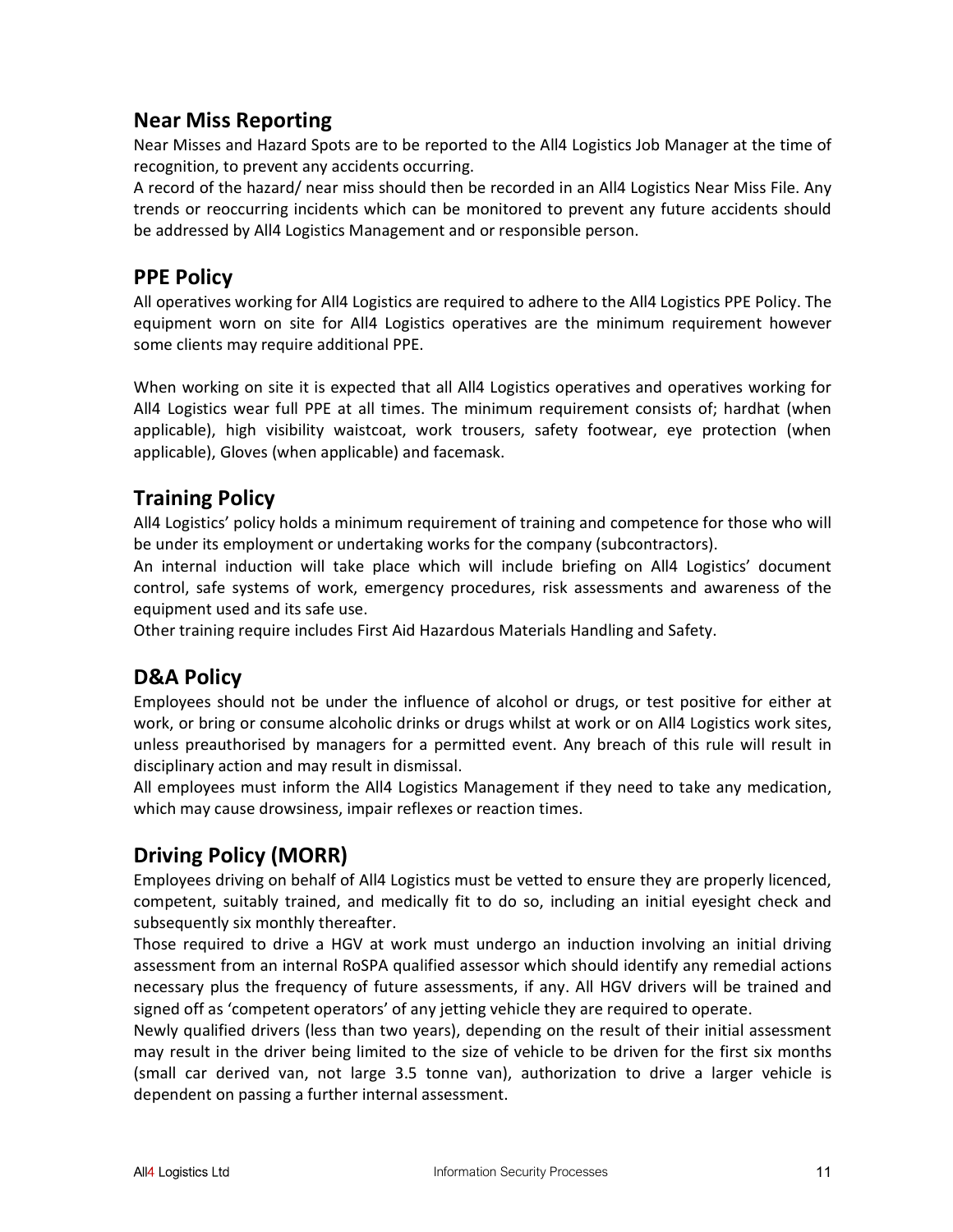## Suspension of Work on Safety Grounds

All4 Logistics want all employees to be safe, we need positive behaviours and culture, and behaviour is not what someone says it's what they do. We ensure that we know what we are doing and who does what.

We use safe ways of working and we make sure everyone else does too. We keep ourselves fit for work and free from drugs, alcohol, and fatigue. We will not work if we don't have the right tools, welfare, information or time as we know this will lead to harm. We do not walk by or turn a blind eye - where we see possible problems we walk over to talk, challenge positively and we break bad habits. And if it does go wrong, we remain positive and report close calls, injury or damage.

It is All4 Logistics' policy to ensure that any worker do not carry out tasks where the risk to health, safety, or welfare of themselves or others is considered unacceptable.

The Directors and senior managers encourage the identification of unsafe acts and conditions, and of other issues related to the management of the company and its personnel to be reported without the individual's fear of disciplinary action or being disadvantaged in anyway.

All4 Logistics Ltd have arrangements in place for the

- 1. Recording of unsafe acts, unsafe conditions
- 2. Managing the refusal-to-work process
- 3. Ensuring that the rights of worker are protected throughout the process

## Working Hours policy / Extension of Working Hours

It is a requirement of All4 Logistics that the working times of operatives comply with the following limits:

- The maximum number of shifts for All4 Logistics is no more than 13 shifts to be worked in any 14-day period.
- The maximum hours worked (planned) for All4 Logistics are no more than 14 hours to be worked per shift (excluding paid breaks). No more than 65 hours to be worked per week (excluding paid breaks).
- Employees are entitled to a rest period of not less than 11 consecutive hours in each 24 hour period.
- Employees have the right to an uninterrupted 24 hours without any work during each week or to an uninterrupted 48 hours during each fortnight.
- In emergency situations, to cover essential work only, and provided no alternative arrangements can be made, the limits shown above may be exceeded if authorised by a Senior Manager or Director.